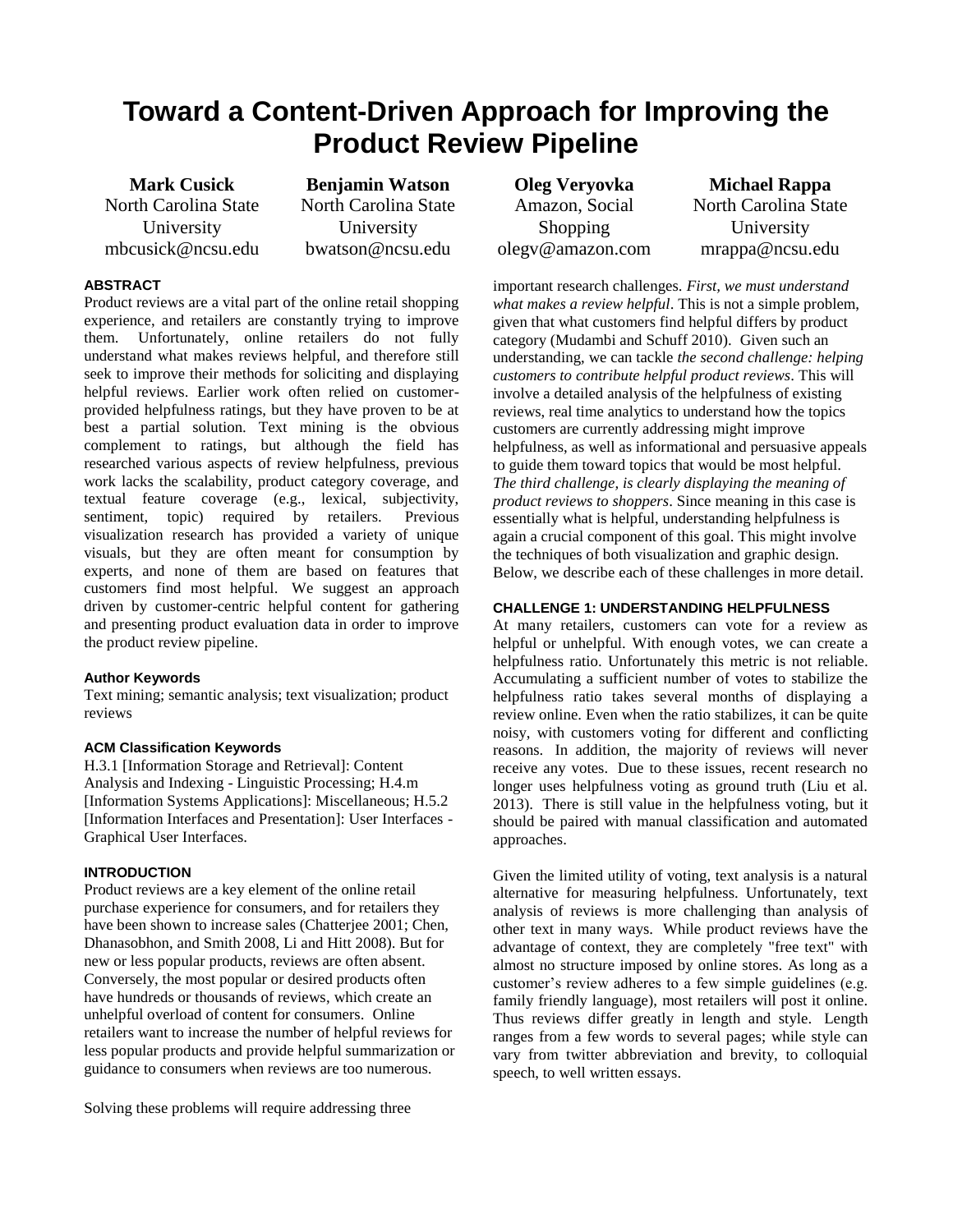Not surprisingly then, previous research in text analysis offers only partial solutions. Ghose and Iperiotis (2011) used subjectivity and readability analysis as well as the reviewer's history to predict review helpfulness and expected sales effect. Their techniques predicted helpfulness with 77% to 89% accuracy for a small set of product categories, with a few thousand reviews. Zhang (2008) used different combinations of lexical and semantic analysis on datasets and product categories of similar scale. Cao, Duan, and Gan (2011) investigated the predictive power of basic review features (e.g., author and star rating), word and character counts, and Latent Semantic Analysis (LSA). Their work focused on one particular product category, and their work is further limited by the use of LSA, which does not scale well to large data and often produces topic clusters that are difficult to understand. There has been work using semantic analysis to determine the positivity or negativity in a review, but this work does not attempt to predict helpfulness (Turney 2002; Pang, Lee, and Vaithyananthan 2002). Another aspect of this research is using semantic analysis to determine a five star rating for a review, which again lacks association to helpfulness (Pang and Lee 2005; Goldberg and Zhu 2006; Zhang and Varadarajan 2006). Research has been done to summarize reviews, but focuses on sentiment analysis rather than predicting helpfulness (Dave, Lawrence, and Pennock 2003; Hu and Liu 2004; Chaovalit and Zhou 2005).

While useful, the existing research does not provide a complete solution for online retailers. We see three subchallenges that require further research:

- *Handling review scale and product breadth:* Methods available today cannot process the breadth of product categories addressed by retailer reviews, nor handle the rate at which those reviews are submitted. Major online retailers receive millions of reviews per month. Maintaining an accurate model of helpfulness requires a much greater focus on scalability and speed, especially in modern distributed service-oriented architectures.
- *Accurately modeling helpfulness experience:* Which reviews do customers believe are helpful, and why? If our algorithms do not accurately model this experience, they will be be of little use. Only recently has the field of text analysis begun validating its algorithms with comparisons to human judgments; in the retail context, such validation may prove crucial. Traditional psychological methods such as card sorting are one way to generate a psychological testbed for comparison; when combined with modern online tools such as Mechanical Turk and live online surveys, they may prove particularly powerful.
- *Enabling reviewer guidance:* to help customers produce helpful reviews more quickly, they will need automated guidance based on a comparison of the text they've written so far compared to existing reviews. Obviously such guidance cannot be based on indirect measures of

task helpfulness such as stars and reviewer history. Instead, they should be offered a concrete direction along lines of "describe your impression of the product's interface."

#### **CHALLENGE 2: IMPROVING PRODUCT REVIEWS**

Online retailers want to assist their customers in writing the most helpful reviews possible, so that a product's reviews become useful as quickly as possible. Most customers struggle writing reviews longer than 20 words. Online retailers believe this is because customers are unsure what to write or only write briefly about one topic or experience. We see two sub-challenges that require further research:

- *Real time review analysis:* Retailers have found that if customers are given simple guidance, then reviews will increase in length and include content reflective of the guidance suggestions. We envision a system that provides such guidance in real time: it monitors the state of a customer's partial review, and suggests improvements to the partial review so that it better complements existing reviews. We are not aware of any text or helpfulness analyses methods currently capable of such speed and functionality.
- *Applying the techniques of behavioral persuasion:* Research has consistently shown that informational solicitations alone are weak motivators of behavior change, such as writing longer or more carefully composed reviews. Successful solicitations are well timed, easily performed and made to motivated individuals. In this context, real time review analysis should allow well timed solicitations, while accurate helpfulness modeling should permit the submission of short but still useful reviews. Persuasive visualizations of topic coverage will identify topic gaps and help motivate customers to contribute specific topics. Online retailers are in a particularly good position to examine the effectiveness of these techniques, since they both send the solicitations and accept any resulting reviews.

#### **CHALLENGE 3: COMMUNICATING PRODUCT REVIEW MEANING**

Since the most popular products on retail websites have hundreds or thousands of reviews, online retailers require an effective way to visualize helpful content. While companies like Amazon have added visualizations such as text summarization quotes and aggregate star rating histograms, these visualizations are not directly associated with helpful content. Some research has created visuals based on key terms (Alper et al. 2011; Hu et al. 2013). Other research uses semantic analysis to create visuals, sometimes including key terms or feature selection (Gregory et al. 2006; Liu, Hu, and Chang 2005; Chen et al. 2006; Gamon et al. 2005; Oelke et al. 2009; Wu et al. 2010; Yatani et al. 2011). We see four sub-challenges that require further research: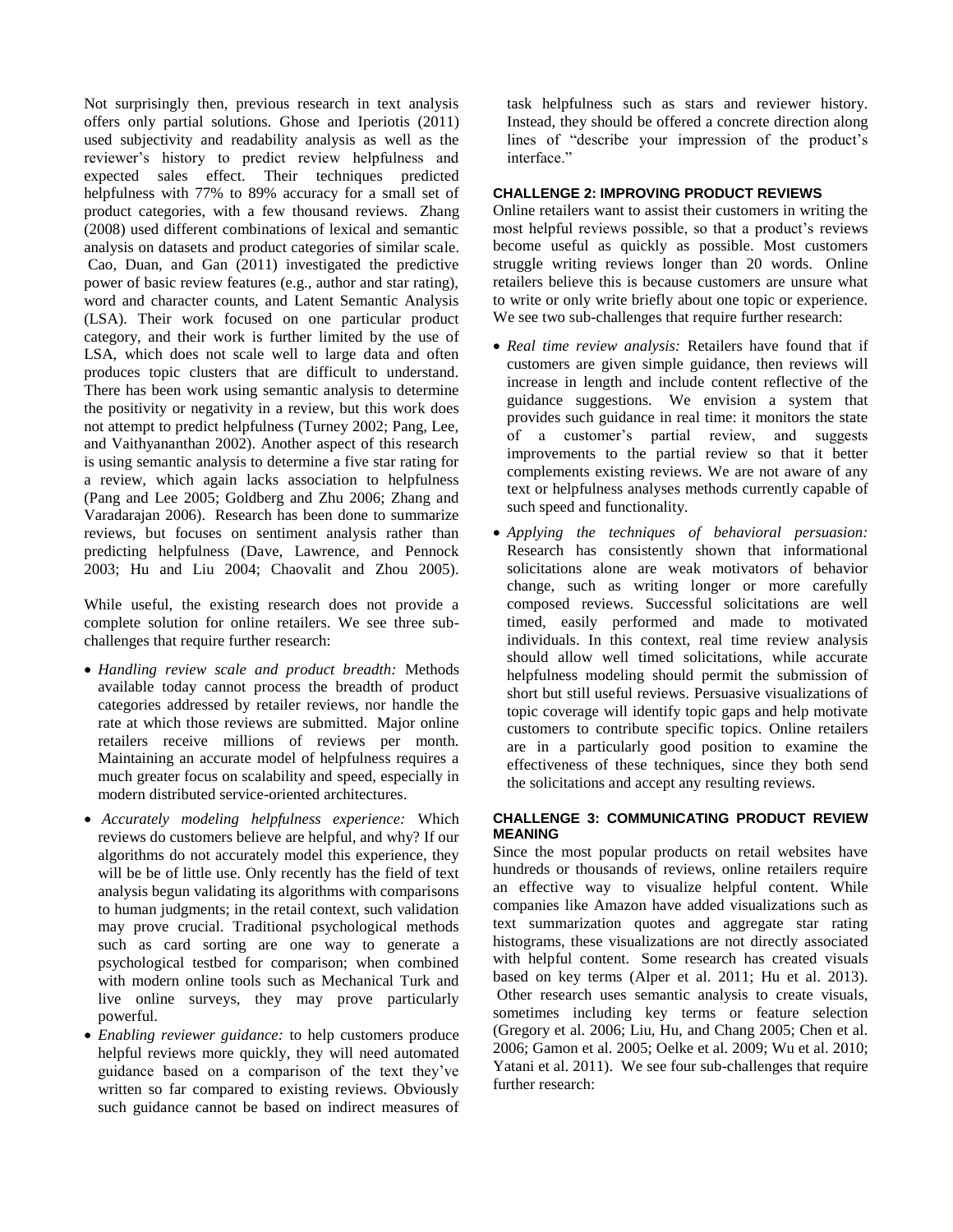- *Summarization of large text collections:* Reviews for a single product can comprise a fairly large collection of text. While existing text summarization and visualization techniques can accurately convey the gist of such collections to those familiar with the topics being visualized, we are not aware of any techniques that successfully communicate in depth meaning, or even surface meaning to viewers unfamiliar with the visualized topics.
- *Summarization for mobile:* Traffic to e-commerce sites from tablets and smartphones has nearly doubled in the past year reaching an average share of 25%. In Q1 2013, tablets exceeded traditional desktop devices for conversion rates for the first time suggesting that people are increasingly comfortable with the experience of buying via tablets<sup>1</sup>. Presenting product reviews on mobile devices in a compelling manner has many unique challenges including: limited display surface, tap based interaction, and varied connectivity bandwidth. Previous research has not focused on mobile visualizations, but as the mobile share continues to increase, online retailers require elegant solutions.
- *Visualization for consumers and retailers:* There is a divide between visualizations useful to consumers and those useful to retailers. Many visualization techniques are designed for use by subject matter experts; however, some recent work has focused on consumers (Yatani et al. 2011; Hu et al. 2013). Retail customers are not generally experts and certainly not experts across all product categories. One challenge then is to make visualizations of reviews understandable by most customers, while also conveying helpful amounts of information. Graphic designers have much more experience with this sort of visual communication and may be excellent collaborators in this effort. As many designers would say, the particular constraints of this problem may offer opportunity: we might specialize the visualization to those aspects of the reviews that are most helpful.
- *Persuasive visualization:* Retailers are visualizing reviews not only to encourage buying, but also to inspire the submission of additional reviews. There is a growing interest in the field of visualization in visualization rhetoric, the use of data visuals to influence opinion and change behavior. As we noted above, online reviews are a particularly good venue for studying the effectiveness of such appeals.

#### **CONCLUSION**

 $\overline{a}$ 

Improving online product reviews is a surprisingly complex problem, involving text analysis and summarization, marketing, as well as persuasion and visualization. We suggest an approach that involves understanding helpful review content, guiding users to write more of this content, and providing visuals built on this content. If this can be completed at scale and across a complete range of product categories, user experience and online retail sales both stand to benefit. But to engineer this approach, research needs to continue in text analytics, text visualization and their relationship to marketing, persuasion and user experience. This research needs to consider the overall customer experience from understanding what is important to shoppers, to helping product owners contribute helpful product information, to displaying this information on the website.

#### **ACKNOWLEDGMENTS**

We would like to thank the Amazon Community teams for their help and support while working on this document.

#### **REFERENCES**

- 1. Alper, B., Yang, H., Haber, E., & Kandogan, E. 2011. OpinionBlocks: Visualizing Consumer Reviews. In *Proceedings of the IEEE VisWeek Workshop on Interactive Text Analytics for Decision Making*.
- 2. Cao, Q., Duan, W., and Gan, Q. 2011. Exploring determinants of voting for the "helpfulness" of online user reviews: A text mining approach. *Decis. Support Syst.* 50, 2 (January 2011), 511-521.
- 3. Chaovalit, P., and Zhou, L. 2005. Movie Review Mining: a Comparison between Supervised and Unsupervised Classification Approaches. In *Proceedings of the Proceedings of the 38th Annual Hawaii International Conference on System Sciences (HICSS'05) - Track 4 - Volume 04* (HICSS '05), Vol. 4. IEEE Computer Society, Washington, DC, USA, 112.3-.
- 4. Chatterjee, P. 2001. Online reviews: do consumers use them?. *Advances in consumer research 28* 129-133.
- 5. Chen, C., Ibekwe-SanJuan, F., SanJuan, E. and Weaver, C. 2006. Visual analysis of conflicting opinions. In *IEEE Symposium On Visual Analytics Science And Technology* 35 – 42.
- 6. Chen, P., Dhanasobhon, S., and Smith, M. 2006. All reviews are not created equal: The disaggregate impact of reviews and reviewers at amazon.com *Com* (May 2008).
- 7. Dave, K., Lawrence, S., and Pennock, D. 2003. Mining the peanut gallery: opinion extraction and semantic classification of product reviews. In *Proceedings of the 12th international conference on World Wide Web* (WWW '03). ACM, New York, NY, USA, 519-528.
- 8. Gamon, M., Aue, A., Corston-Oliver, S. and Ringger, E. 2005. Pulse: Mining customer opinions from free text. In *International Symposium on Intelligent Data Analysis* 121–132.

<sup>&</sup>lt;sup>1</sup> http://www.smartinsights.com/mobile-marketing/mobilemarketing-analytics/mobile-marketing-statistics/